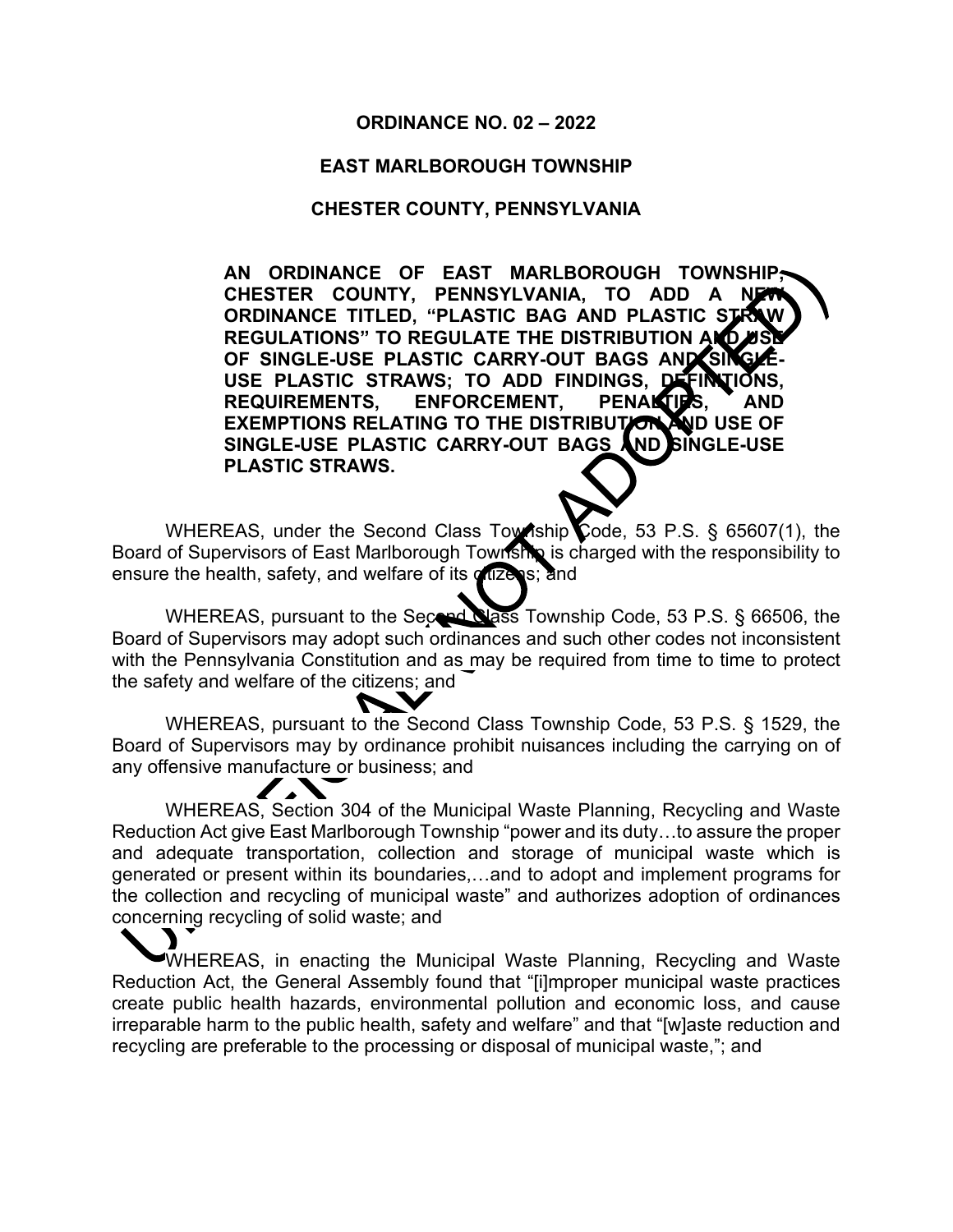WHEREAS, Article 1, Section 27 of the Pennsylvania Constitution, known as the Environmental Rights Amendment (the "Amendment"), provides that people have the right to clean air, pure water, and to the preservation of the natural, scenic, historic, and esthetic values of the environment. Pennsylvania's public natural resources are the common property of all the people, including generations yet to come. As trustee of these resources, the Commonwealth and its political subdivisions shall conserve and maintain them for the benefit of all the people; and

WHEREAS, the Amendment imposes two (2) basic duties on the Compronwealth and its political subdivisions such as the Township: (i) to prohibit the degrad tion, diminution, and depletion of the public natural resources; and (ii) to act affirmatively *via* legislative action to protect the environment, *Pennsylvania Enviro* mental Defense *Foundation v. Commonwealth of Pennsylvania,* 161 A.3d 911 (Pa. 2017).

WHEREAS, Pennsylvania courts have previously relied to Article I, § 27 in finding that executive actions consistent with the Amendment have sufficient statutory authorization, *Eagle Envtl. II, L.P. v. Commonwealth, Dep't of Envtl. Prot*., 584 Pa. 494 (2005), and such reasoning should equally apply to municipal *actions*; and

WHEREAS, this Ordinance is enacted to a nieve the Township's duties under the Amendment by minimizing the degradation, diminution, and depletion of the public natural resources and to affirmatively enact legislation designed to protect the environment; and

WHEREAS, single-use plastic **carry-out** bags and single-use plastic straws degrade at a slower rate than recyclable paper carry out bags and paper straws and release toxic materials during degradation that pollute waterways and soil; and

WHEREAS, plastic nant particles from discarded single-use plastic carry-out bags and single-use plastic straws and other discarded plastic materials have been found to pose a hazard to human and environmental health; and

WHEREAS, single-use plastic carry-out bags and single-use plastic straws are not recyclable; and

WHTREAS, single-use plastic carry-out bags and single-use plastic straws have frequently **been** discarded along roads and onto public and private properties in East Marlborough Township, creating a public nuisance; and

WHEREAS, for the reasons set forth in more detail below, the Board of Supervisors intends to preserve, maintain, and enhance the health of its residents and visitors, as well as the public natural resources and common property within the Township, by prohibiting the distribution of single-use, carry-out plastic bags and single-use, plastic straws within the Township; and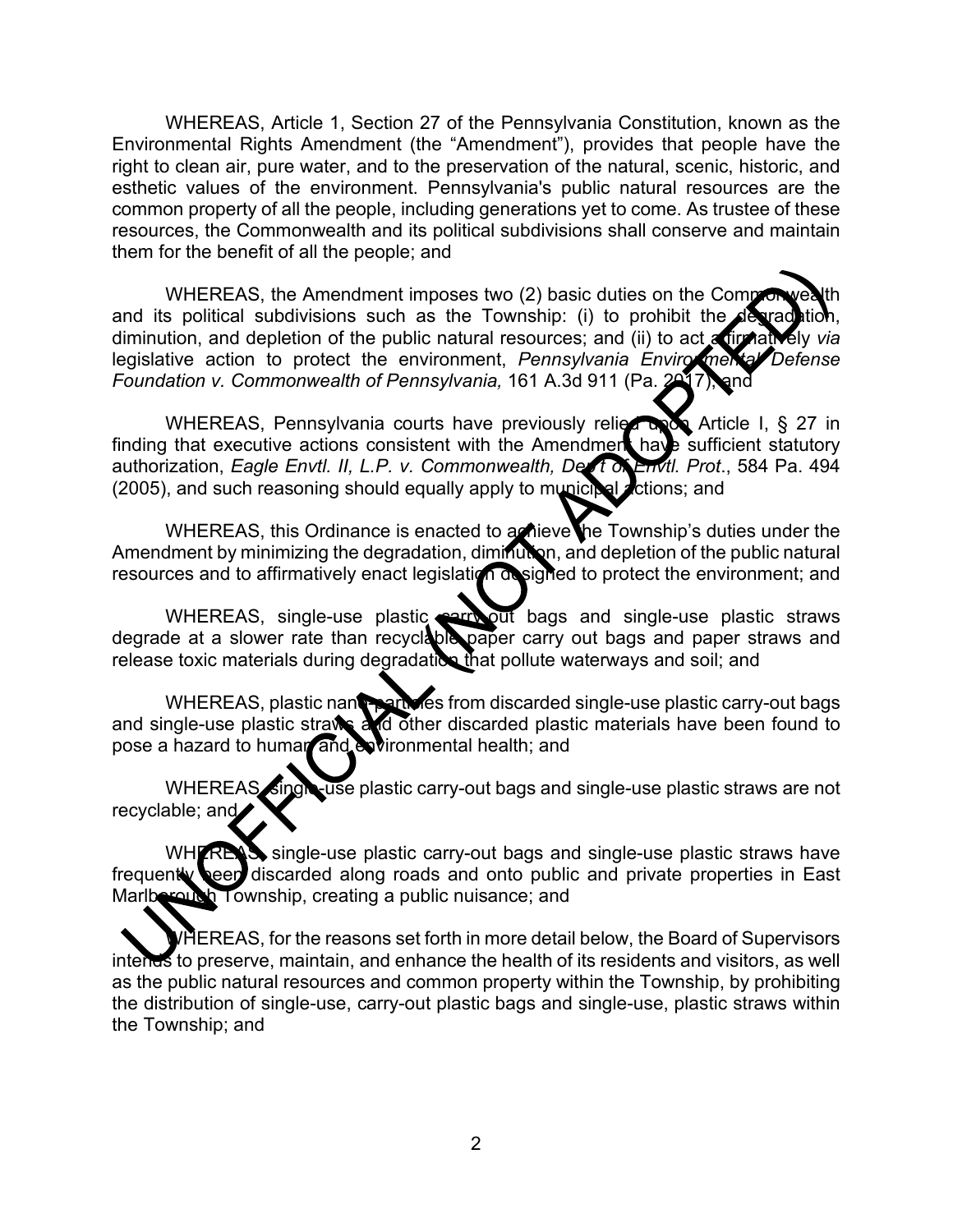WHEREAS, the Board of Supervisors, after due consideration of the proposed ordinance at a duly advertised public hearing, has determined that the health, safety, and general welfare of the residents of the Township will be served by this Ordinance which regulates the distribution of single-use, carry-out plastic bags and single-use, plastic straws within the Township;

NOW, THEREFORE, BE IT ORDAINED AND ENACTED by the Board of Supervisors of East Marlborough Township, Chester County, Pennsylvania, it is **thereby** enacted and ordained by the authority of same, as follows:

**<u>SECTION I.</u> The East Marlborough Township Code shall be amended by adding a** relation of the follows: new Ordinance entitled "Plastic Bag and Plastic Straw Regulations", to provide

# **PLASTIC BAG AND PLASTIC STRAW REGULATION**

### **Section 1. Purpose and Findings.**

- A. The purpose of this Chapter is to reduce the use  $\alpha$  single-use, plastic carryout bags and single-use, plastic straws by commercial establishments within East Marlborough Township, curb INter on the streets, in the parks, and in the trees, protect the local streams, rivers, waterways and other aquatic environments, reduce greenhouse gas emissions, reduce solid waste generation, promote the use of reusable, compostable, and recyclable materials within East Marlborough Township, and to preserve the natural, scenic, historic, and esthetic values of East Marlborough Township.
- B. Findings.

1. The use of single-use, plastic carry-out bags and single use, plastic straws have severe environmental impacts, including greenhouse gas emissions, litter, harm to wildlife, water consumption and solid waste generation.

here are numerous commercial establishments within East Marlborough Township which provide single-use, plastic carry-out bags and single-use, plastic straws to beir customers.

Most of the single-use, plastic carry-out bags and single-use, plastic straws are made from plastic or other material that does not readily decompose.

4. Approximately one hundred billion single-use, plastic carry-out bags are discarded by United States consumers each year. In East Marlborough Township such bags are not readily recyclable.

5. Hundreds of millions of single-use, plastic straws are discarded by United States consumers every day. In East Marlborough Township, such straws are not readily recyclable.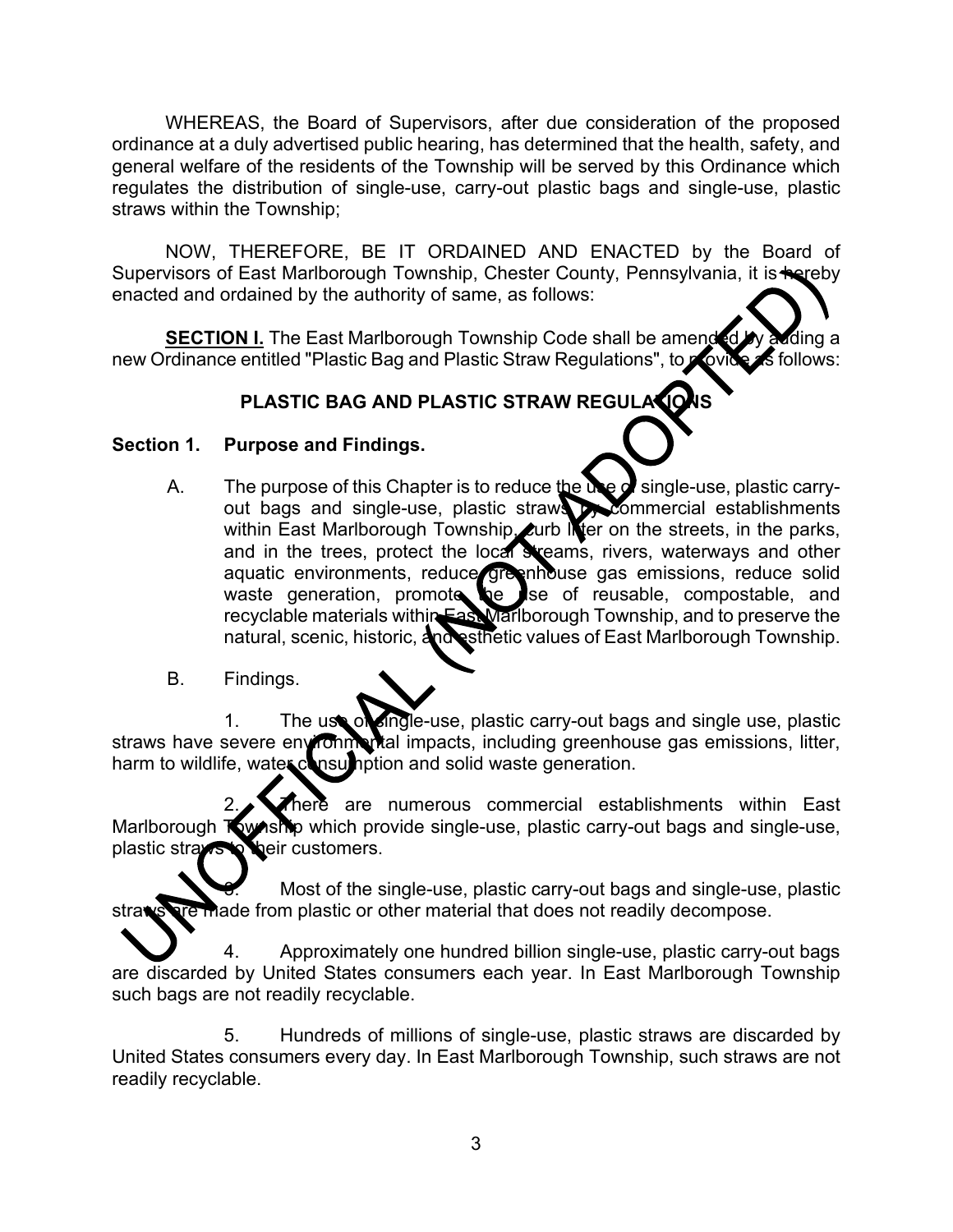6. Numerous studies have documented the prevalence of single-use, plastic carry-out bags and/or single-use plastic straws littering the environment, blocking storm drains, entering local waterways, and becoming stuck in or upon natural resources and public property.

7. The taxpayers of East Marlborough Township pay the costs related to the cleanup of single-use, plastic carry-out bags and single-use plastic straws from the roadways, trees, sewers, waters, and parks within the Township.

8. From an overall environmental and economic perspective alternative to single-use, plastic carry-out bags is a shift to reusable,  $\infty$  most to be recyclable paper bags, and the best alternative to single-use, plastic straws are reusable straws or straws made from other natural products, if a straw is required.

9. There are several alternatives to single-use, was tic carry-out bags and single use plastic straws readily available in and around East Marlborough Township.

10. As required by the Environmental Rights Amendment to the Pennsylvania Constitution, the Township seeks to preserve the natural, scenic, historic, and esthetic values of the Township.

11. It is the desire of the Board of Supervisors to conserve resources, reduce the amount of greenhouse gas emissions, waste, litter, water pollution, and to protect the public health and welfare, including wildlife, all of which increases the quality of life for the Township's residents and visitors.

### **Section 2. Definitions.**

For the purposes of this Chapter, the following definitions shall apply unless the context clearly requires and unambiguously dictates otherwise:

**TOWNSHIP** – East Marlborough Township.

**COMMERCIAL / RETAIL ESTABLISHMENT** – any store or retail establishment that sells perishable or nonperishable goods, including, but not limited to, clothing, food, and personal items, directly to the customer and is located within or doing business within the geographical limits of East Marlborough Township. Commercial establishments include: a business establishment that generates a sales or use tax; a drugstore, pharmacy, supermarket, grocery store, farmers market, convenience food store, food mart, or other commercial entity engaged in the retail sale of a limited line of goods that include milk, bread, soda and snack foods; a public eating establishment (*i.e.*, a restaurant, take-out food establishment, or any other business that prepares and sells prepared food to be eaten on or off its premises); and a business establishment that sells clothing, hardware, or any other nonperishable goods.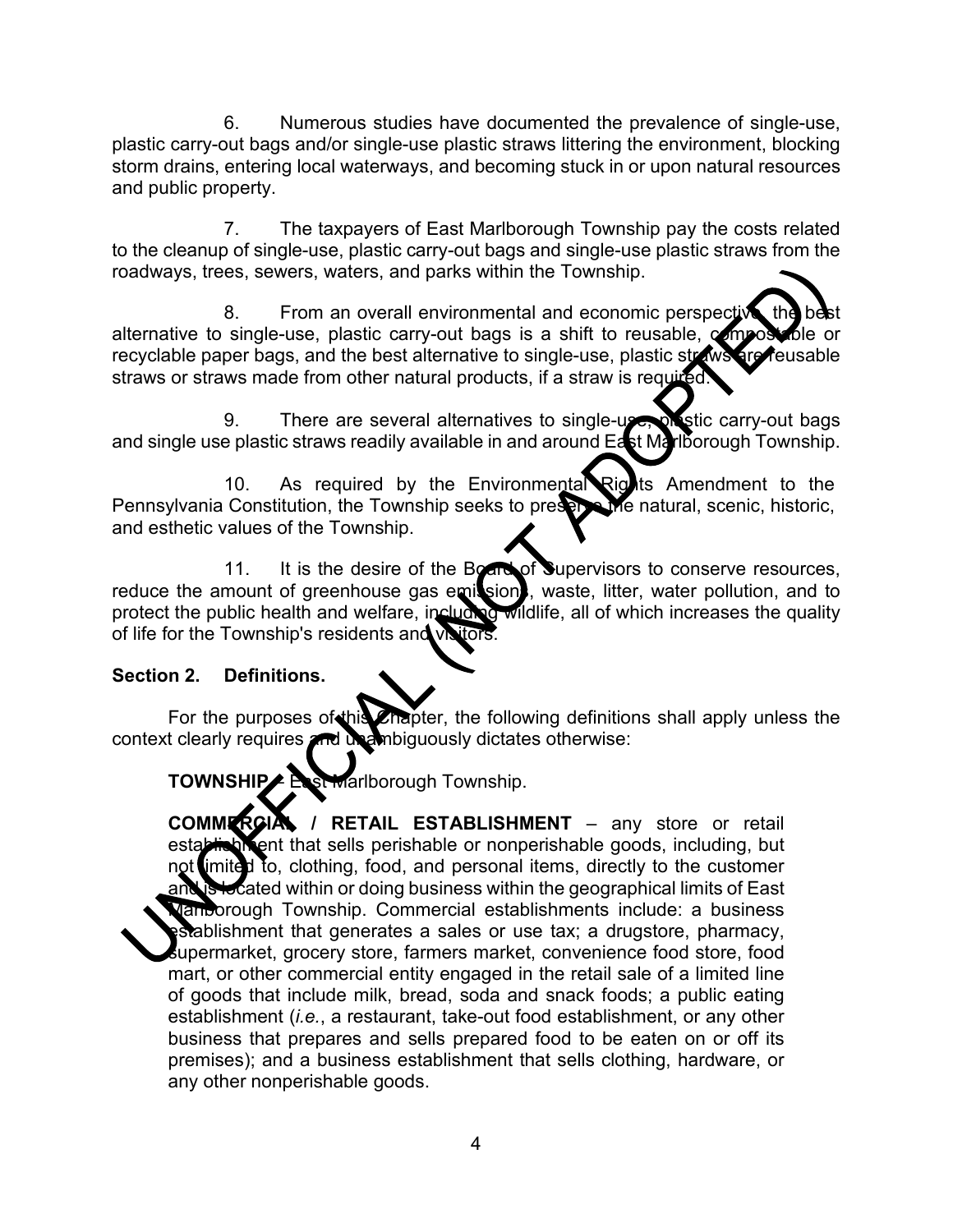**COMPLIANT BAG** – The following paper carry-out bags and reusable bags:

- A. A paper bag that meets all the following minimum requirements:
	- (1) It is considered a recyclable material, based on the Township Code, as the same may be amended from time to time, contains a minimum of 40% postconsumer recycled material and displays the words recyclable and/or reusable in a highly visible manner on the outside of the bag; or
	- $(2)$  It can be composted. To qualify "compostable", the specifications for shall have been submitted to approved by the Township Environmental Advisory Council or have met an applicable Federal, Commonwealth of Pennsylvania, American Society for Testing and Materials (ASTM) or other, generally recognized and acceptable standard for being compostable.
- B. A reusable bag manusulation, fabric or other material that is specifically designed and manufactured for multiple reuse.
- C. Other composition bags that will not degrade into plastic **Nanoparticles**.

**COMPLIANT STREFR** – a device primarily intended to be used by a person for the purpose of stirring beverages that is made entirely of wood, grass or certified as compostable by the Biodegradable Products Institute.

**COMPLIANT STRAW** – a Straw that is certified as compostable by the Biodegradable Products Institute.

**LUSTOMER** – any person purchasing goods or services from a ommercial Establishment.

**OPERATOR** – the person in control of, or having responsibility for, the operation of a Commercial Establishment, which may include, but is not limited to, the owner of the Commercial Establishment.

**PLASTIC** – a synthetic material made from linking monomers through a chemical reaction to create a polymer chain that can be molded or extruded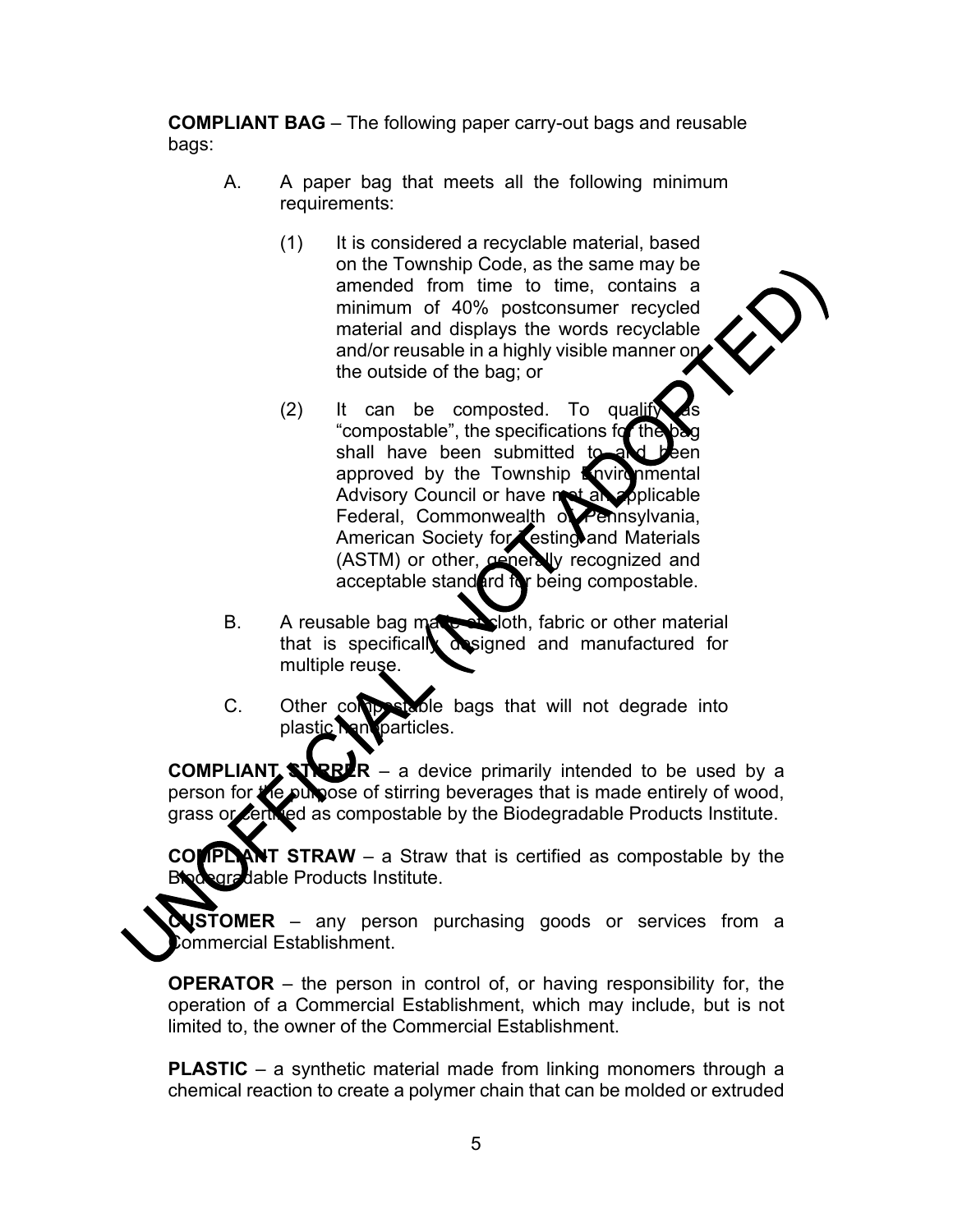at high heat into various solid forms that retain their defined shapes during their lifecycle and after disposal, including material derived from either petrochemicals or a biologically-based polymer, such as corn or other plant sources.

**POST-CONSUMER RECYCLED MATERIAL** – a material that would otherwise be destined for solid waste disposal, having completed its intended end use and product life cycle. "Post-consumer recycled material" does not include materials and by-products generated from and commo reused within an original manufacturing and fabrication process.

**PRODUCT BAG** – a very thin bag without handles used exclusively meats or other uncooked food items to the point of sale inside a Commercial Establishment or, for reasons of public health and safety,  $\bigcirc$  pevent such food items from coming into direct contact with other purchased items.

**RECYCLABLE** – material that can be sorted, cleansed and reconstituted using available recycling collection programs for the purpose of reusing the altered, incinerated, converted or otherwise thermally destroyed solid waste generated therefrom.

**SINGLE-USE PLASTIC CARRY-OUT BAG** – any bag made predominantly of plastic that is made through a blown-film extrusion process that is provided by an Operator of a Commercial Establishment to a Customer at the point-of-sale. The term does not include bags intentionally designed for reuse or product packaging. This definition specifically exempts the following from the category of single-use plastic carry-out bags:

- A. Product B
- B. Newspaper bags;

C. Bags sold in packages containing multiple bags intended for use as food storage bags, garbage bags, or pet waste bags; and

Compliant bags.

**E-USE PLASTIC STIRRER** – a single-use beverage stirrer or singletheverage splash stick provided by a Commercial Establishment that is brimarily made of plastic.

**SINGLE-USE PLASTIC STRAW** – a Straw provided by a Commercial Establishment that is primarily made of plastic. A "Single-Use Plastic Straw" shall not include Straws provided under the following circumstances:

A. When packaged with beverages prepared and packaged outside of the Township, provided such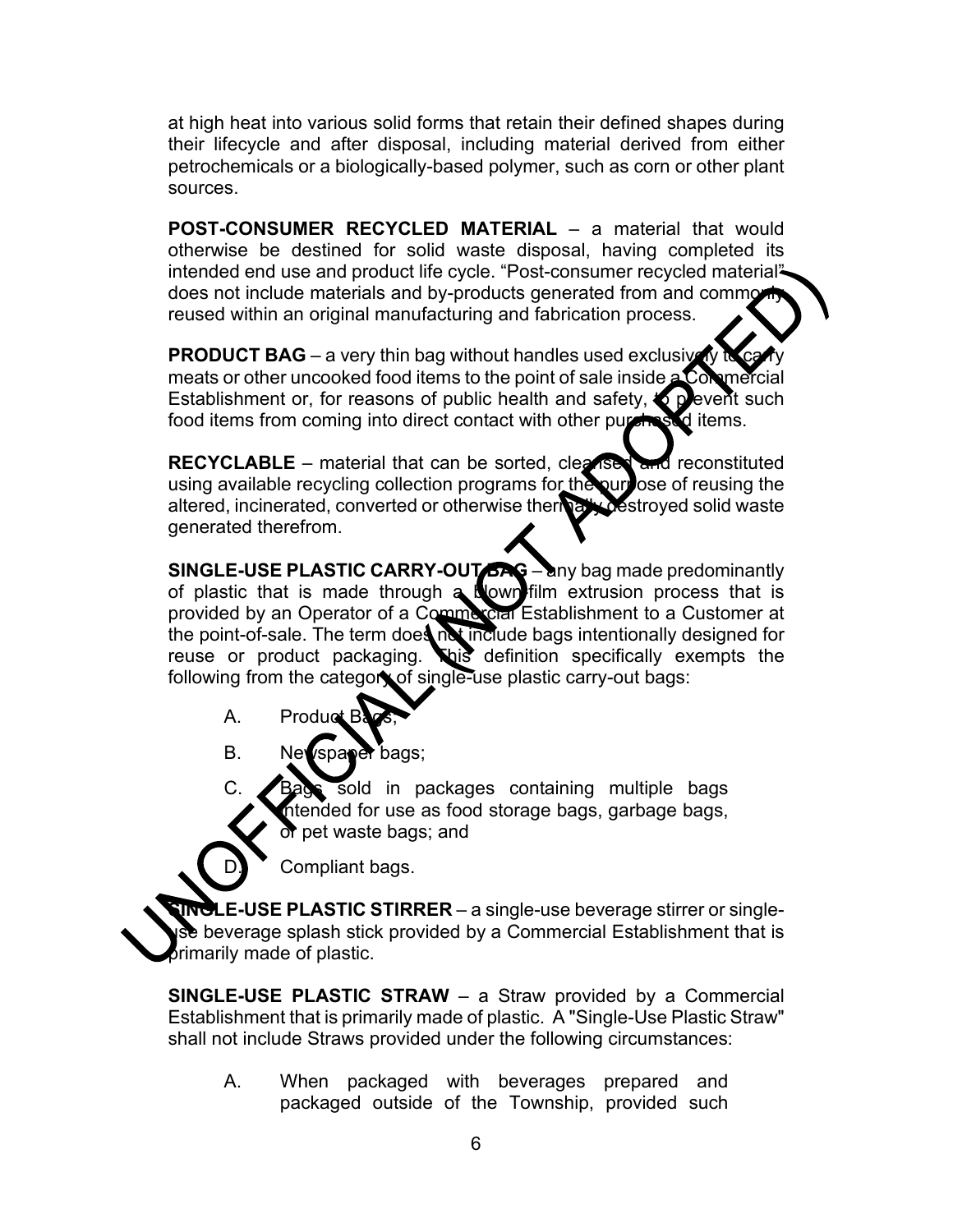beverages are not altered, packaged, or repackaged within the Township; and

B. When provided as an assistance device to reasonably accommodate a disability.

**STRAW** – a tube designed or intended for transferring a beverage from its container to the mouth of the drinker by suction or for the stirring of  $\triangle$ beverage.

# **Section 3. Single-Use Plastic Carry Out Bags Prohibited.**

Effective January 1, 2023, no Commercial Establishment shall provide to any Customer a Single-Use Plastic Carry-Out Bag, as defined in Section  $\overline{2}$  above. This prohibition applies to bags provided for the purpose of carrying goods away from the point-of-sale. This prohibition applies to Single-Use Plastic Carry-Out Bags used for takeout and deliveries from Commercial Establishments within East Marlborough Township. The point-of-sale in such transactions is deeled to be at the Commercial Establishment, regardless of where payment for the transaction physically or electronically occurs.

### **Section 4. Compliant Bags.**

A. If the Commercial Establishment provides a Compliant Bag for the purpose of carrying goods or other materials away from the point-of-sale, they shall charge a minimum fee in the amount of \$0.10 per Compliant Bag. This charge shall be reflected in the sales receipt. A restaurant establishment may opt out of the Compliant Bag fee for food takeout and delivery transaction

B. Customers may be bags of any type that they bring to the Commercial Establishment themselves for the purpose of carrying goods or other materials away from the point-of-sale without incurring a fee for a Compliant Bag.

# Section 5. **Use of Compliant Straws and Stirrers.**

Effective January 1, 2023, no Commercial Establishment shall provide to any<br>Custome a Single-Use Plastic Straw or Single-Use Plastic Stirrer unless requested, as Qle-Use Plastic Straw or Single-Use Plastic Stirrer unless requested, as set forth under Section 5.

# **Section 6. Single-Use Plastic Straws and Single-Use Plastic Stirrers Provided by Request Only.**

Effectively January 1, 2023, no Commercial Establishment shall provide to any Customer a Single-Use Plastic Straw or Single-Use Plastic Stirrer unless the Customer first requests it. All food service establishments should maintain a sufficient supply of Single-Use Plastic Straws and Stirrers to accommodate any such request. If a person specifically requests a Single-Use Plastic Straw or Single-Use Plastic Stirrer, such food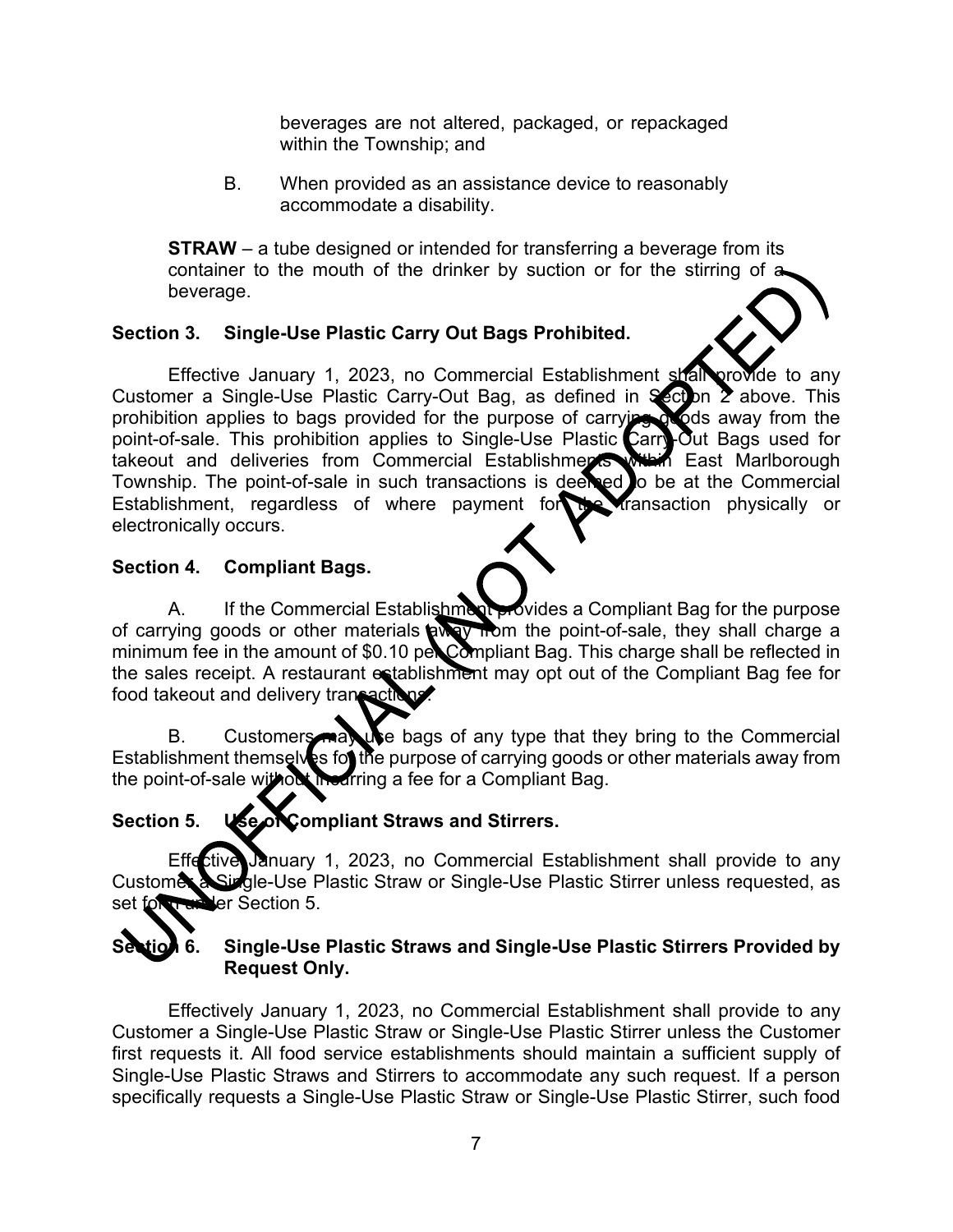service establishment should provide such free of charge, and should make no inquiry into the reason for such request.

#### **Section 7. Exemptions.**

The East Marlborough Township Environmental Advisory Committee may, upon written request of a Commercial Establishment, exempt a Commercial Establishment from the requirements of this Chapter for a period of no more than one (1) year from the effective date of this Ordinance upon a finding by the Environmental Advisory Commit that the requirements of this Chapter would cause undue hardship to the  $\mathcal{C}_{nm}$ Establishment. An "undue hardship" shall be found only if the Commercial Establishment<br>demonstrates that it has a unique circumstances or situations such nationed are no demonstrates that it has a unique circumstances or situations such that reasonable alternatives to the use of Single-Use Plastic Carry-Out Bags and/or Single-Use Plastic Straws.

### **Section 8. Enforcement.**

- A. The Township Manager, or his/her designees), has the responsibility for enforcement of this Chapter and may propulgate reasonable rules and regulations in order to enforce the provisions thereof, including, but not limited to, investigating violations, and issuing fines.
- B. Any Commercial Establishment that violates or fails to comply with any of the requirements of this Chapter, after an initial written warning notice has been issued for that violation, shall be liable for a violation.
- C. Any Commercial Establishment that receives an initial written warning notice may file a request for an exemption pursuant to the procedure in Section 5 above.
- D. If a Commercial Establishment has subsequent violations of this Chapter after the issuance of an initial written warning notice of violation, the Tow ship may issue a summary criminal citation and seek a minimum fine of \$500 and a maximum fine of \$1,000 upon conviction thereof in a summary proceeding brought before a District Justice under the Pennsylvania Rules of Criminal Procedure. In default of payment thereof, the defendant may be sentenced to imprisonment in the county prison for a term of not more than thirty (30) days. Each section of this chapter violated shall constitute a separate offense, and each day or portion thereof in which a violation of this chapter is found to exist shall constitute a separate offense, each of which violations shall be punishable by a separate fine imposed by the District Justice. All fines and penalties collected for the violation of this chapter shall be paid to the Township Treasurer.
- E. For the purposes of enforcement under this Section, an offense shall be each occurrence of a person, Customer, Operator, and/or Commercial Establishment violating a requirement of this Ordinance.